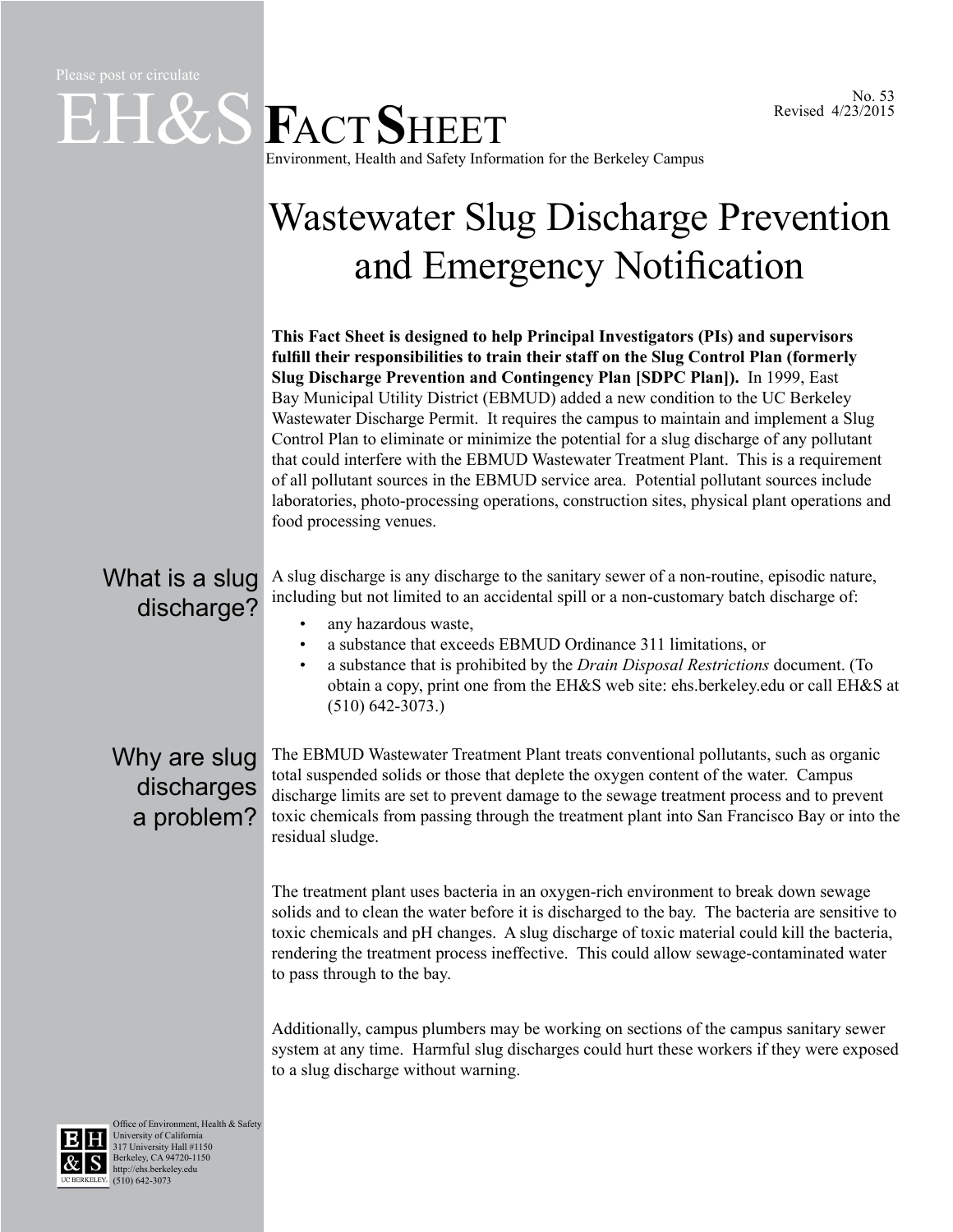| T SHEET: WASTEWATER SLUG DISCHARGE PREVENTION AND CONTINGENCY PLAN<br>Page 2 of 3 |                                                                                                                                                                                                                                                                                                                                                                                                                                                                                                                                                                                                                                                                                                                                                                                                                                         |  |
|-----------------------------------------------------------------------------------|-----------------------------------------------------------------------------------------------------------------------------------------------------------------------------------------------------------------------------------------------------------------------------------------------------------------------------------------------------------------------------------------------------------------------------------------------------------------------------------------------------------------------------------------------------------------------------------------------------------------------------------------------------------------------------------------------------------------------------------------------------------------------------------------------------------------------------------------|--|
| <b>Slug Control</b><br>Plan<br>Components                                         | The three components of the Slug Control Plan require hazardous chemical users to:<br>1. Implement Best Management Practices (BMPs) for slug discharge prevention.<br>2. Post slug discharge notification procedures in areas of chemical use and implement<br>them in case of a spill to the drain.<br>3. Receive documented training on slug discharge notification procedures.                                                                                                                                                                                                                                                                                                                                                                                                                                                       |  |
| <b>Best</b><br>Management<br><b>Practices</b>                                     | Following are general BMPs for slug discharge prevention applicable to chemical use,<br>handling, and storage operations. These spill prevention measures should be standard<br>operating procedures for campus hazardous material use operations.                                                                                                                                                                                                                                                                                                                                                                                                                                                                                                                                                                                      |  |
| (BMPs)                                                                            | Measures for containing toxic organic and inorganic pollutants:<br>Avoid open container use of hazardous chemicals near sinks and floor drains.<br>$\bullet$<br>When open container use of chemicals near sinks and floor drains is unavoidable, cap<br>or plug sinks and drains during chemical use.<br>Store chemicals in tubs, cabinets, bermed or diked areas, or in other secondary<br>containment.<br>Avoid storing excess quantities of chemicals. Order only what you need and dispose<br>of unwanted or expired chemicals through EH&S.<br>Secure storage cabinets and shelves to prevent tipping or falling.<br>Use proper containers and restraints.<br>Maintain spill containment and clean-up materials nearby.<br>$\bullet$<br>Follow good housekeeping practices. Never store hazardous chemicals in sinks.<br>$\bullet$ |  |
|                                                                                   | Inspection and maintenance of storage areas:<br>All chemical use and storage areas should be regularly inspected for proper application of<br>BMPs. In chemical storerooms where floor drains go to the sanitary sewer, the floor drains<br>should be plugged, except when they are in use (for example, when floors are mopped).<br>Chemical storerooms should use removable drain plugs in such cases.                                                                                                                                                                                                                                                                                                                                                                                                                                |  |
|                                                                                   | <b>Material handling and transfer:</b><br>Chemicals transferred within buildings or between buildings should be placed in secondary<br>containers that can contain more than 100% of the chemical, in case the primary container<br>breaks. Please see EH&S Fact Sheet #17, "Transporting Chemicals Safely on Campus."                                                                                                                                                                                                                                                                                                                                                                                                                                                                                                                  |  |
|                                                                                   | Shops, hazardous waste accumulation areas, satellite accumulation areas, or other hazardous<br>material use areas must post the attached Slug Discharge Notification Procedure. This<br>notification must be posted in all areas where there is the potential for a slug discharge to the<br>sanitary sewer. All sinks must display the label below. For laboratories, this spill notification<br>advisory is included in the Chemical Hygiene Plan (CHP) Emergency Procedures Section.<br>Posting the CHP in the laboratory satisfies the EBMUD posting requirement. The CHP is<br>available from your Department Safety Coordinator.                                                                                                                                                                                                  |  |

All personnel in operations that could cause a slug discharge must be trained on the contents of this Fact Sheet. For laboratory staff, reading and signing the CHP provides the required documented training. For all other hazardous chemical users, training should be documented on a roster that is kept on file.